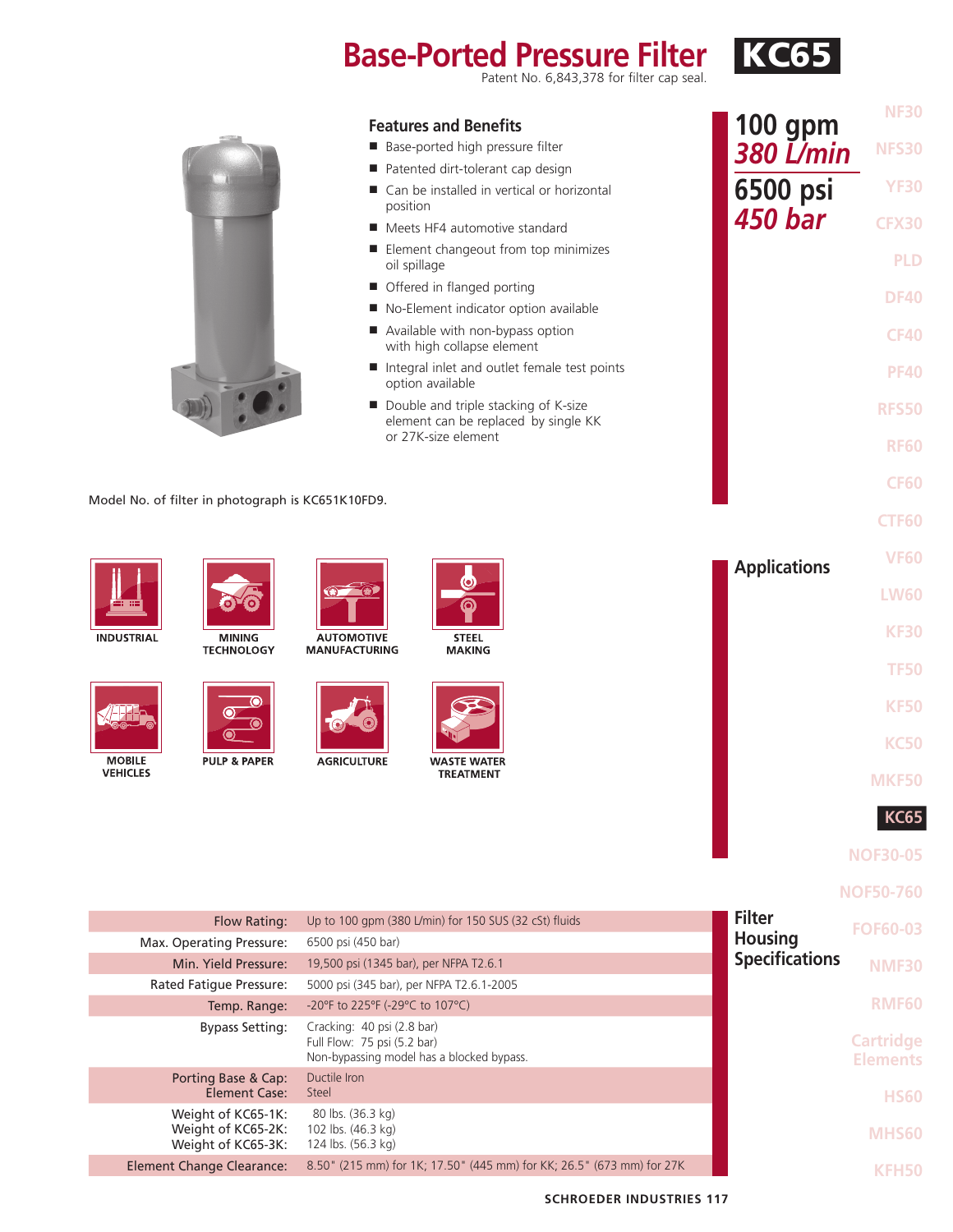

## KC65 **Base-Ported Pressure Filter**



#### **Element**

**Performance Information**

|                                        |                   | Filtration Ratio Per ISO 4572/<br><b>NFPA T3.10.8.8</b>        | <b>Filtration Ratio wrt</b><br><b>ISO 16889</b> |                                    |                   |  |
|----------------------------------------|-------------------|----------------------------------------------------------------|-------------------------------------------------|------------------------------------|-------------------|--|
|                                        |                   | Using automated particle counter (APC) calibrated per ISO 4402 |                                                 | Using APC calibrated per ISO 11171 |                   |  |
| Element                                | $\beta_x \geq 75$ | $\beta_x \ge 100$                                              | $\beta_x \ge 200$                               | $\beta_{\rm V}$ (c) $\geq 200$     | $B_x(c) \ge 1000$ |  |
| <b>K3/KK3/27K</b>                      | 6.8               | 7.5                                                            | 10.0                                            | N/A                                | N/A               |  |
| K10/KK10/27K10                         | 15.5              | 16.2                                                           | 18.0                                            | N/A                                | N/A               |  |
| KZ1/KKZ1/27KZ1                         | < 1.0             | < 1.0                                                          | < 1.0                                           | <4.0                               | 4.2               |  |
| KZ3/KKZ3/27KZ3/KAS3/KKAS3/27KAS3       | < 1.0             | < 1.0                                                          | 2.0                                             | $<$ 4.0                            | 4.8               |  |
| KZ5/KKZ5/27KZ5/KAS5/KKAS5/27KAS5       | 2.5               | 3.0                                                            | 4.0                                             | 4.8                                | 6.3               |  |
| KZ10/KKZ10/27KZ10/KAS10/KKAS10/27KAS10 | 7.4               | 8.2                                                            | 10.0                                            | 8.0                                | 10.0              |  |
| KZ25/KKZ25/27KZ25                      | 18.0              | 20.0                                                           | 22.5                                            | 19.0                               | 24.0              |  |
| KZW1                                   | N/A               | N/A                                                            | N/A                                             | $<$ 4.0                            | $<$ 4.0           |  |
| KZW3/KKZW3                             | N/A               | N/A                                                            | N/A                                             | 4.0                                | 4.8               |  |
| KZW5/KKZW5                             | N/A               | N/A                                                            | N/A                                             | 5.1                                | 6.4               |  |
| KZW10/KKZW10                           | N/A               | N/A                                                            | N/A                                             | 6.9                                | 8.6               |  |
| KZW25/KKZW25                           | N/A               | N/A                                                            | N/A                                             | 15.4                               | 18.5              |  |
| KZX3/KKZX3/27KZX3                      | < 1.0             | < 1.0                                                          | 2.0                                             | 4.7                                | 5.8               |  |
| KZX10/KKZX10/27KZX10                   | 7.4               | 8.2                                                            | 10.0                                            | 8.0                                | 9.8               |  |

### **Dirt Holding**

| t Holding<br><b>Capacity</b> | Element           | <b>DHC</b><br>(g <sub>m</sub> ) | Element                        | <b>DHC</b><br>(g <sub>m</sub> )                                                                | Element                                | <b>DHC</b><br>(g <sub>m</sub> ) | Element          | <b>DHC</b><br>(qm) | Element           | <b>DHC</b><br>(g <sub>m</sub> ) |
|------------------------------|-------------------|---------------------------------|--------------------------------|------------------------------------------------------------------------------------------------|----------------------------------------|---------------------------------|------------------|--------------------|-------------------|---------------------------------|
|                              | K3                | 54                              | KK3                            | 108                                                                                            | 27K3                                   | 162                             |                  |                    |                   |                                 |
|                              | K <sub>10</sub>   | 44                              | <b>KK10</b>                    | 88                                                                                             | 27K10                                  | 132                             |                  |                    |                   |                                 |
|                              | KZ1               | 112                             | KKZ1                           | 224                                                                                            | 27KZ1                                  | 336                             | KZW1             | 61                 |                   |                                 |
|                              | KZ3/KAS3          | 115                             | KKZ3/KKAS3                     | 230                                                                                            | 27KZ3/27KAS3                           | 345                             | KZW3             | 64                 | KKZW3             | 128                             |
|                              | KZ5/KAS5          | 119                             | KKZ5/KKAS5                     | 238                                                                                            | 27KZ5/27KAS5                           | 357                             | KZW <sub>5</sub> | 63                 | KKZW5             | 126                             |
|                              | <b>KZ10/KAS10</b> | 108                             | KKZ10/KKAS10                   | 216                                                                                            | 27KZ10/27KAS10                         | 324                             | KZW10            | 57                 | KKZW10            | 114                             |
|                              | <b>KZ25</b>       | 93                              | <b>KKZ25</b>                   | 186                                                                                            | 27KZ25                                 | 279                             | KZW25            | 79                 | KKZW25            | 158                             |
|                              | KZX3              | $40*$                           | KKZX3                          | 80                                                                                             | 27KZX3                                 | 120                             |                  |                    |                   |                                 |
|                              | <b>KZX10</b>      | $49*$                           | KKZX10                         | 98                                                                                             | 27KZX10                                | 147                             |                  |                    | *Based on 100 psi |                                 |
|                              |                   |                                 | Element Collapse Rating:       | 150 psid (10 bar) for standard elements<br>3000 psid (210 bar) for high collapse (ZX) versions |                                        |                                 |                  |                    | terminal pressure |                                 |
|                              |                   |                                 | Flow Direction:                | Outside In                                                                                     |                                        |                                 |                  |                    |                   |                                 |
|                              |                   |                                 | Element Nominal Dimensions: K: |                                                                                                | 3.9" (99 mm) O.D. x 9.0" (230 mm) long |                                 |                  |                    |                   |                                 |

KK: 3.9" (99 mm) O.D. x 18.0" (460 mm) long 27K: 3.9" (99 mm) O.D. x 27.0" (690 mm) long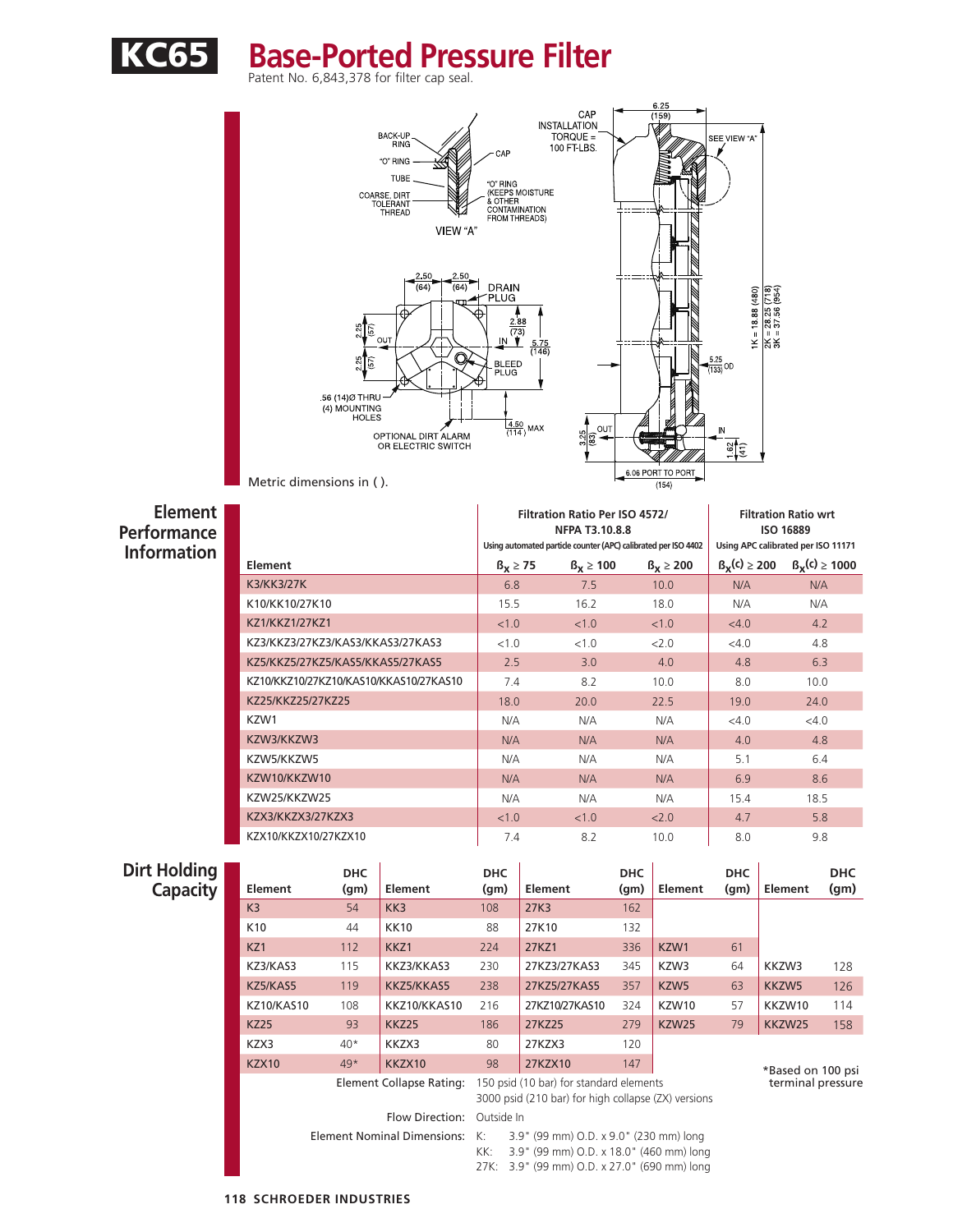# **Base-Ported Pressure Filter KC65**

|                                                                                                                                                               |                                                                                                                                                                                                                                                                                                    |                 | Type Fluid Appropriate Schroeder Media                                                                                                                                        |                                                                            |                  |       |                   |               |                    |              | <b>Fluid</b>                          | <b>NF30</b>                      |
|---------------------------------------------------------------------------------------------------------------------------------------------------------------|----------------------------------------------------------------------------------------------------------------------------------------------------------------------------------------------------------------------------------------------------------------------------------------------------|-----------------|-------------------------------------------------------------------------------------------------------------------------------------------------------------------------------|----------------------------------------------------------------------------|------------------|-------|-------------------|---------------|--------------------|--------------|---------------------------------------|----------------------------------|
| Petroleum Based Fluids All E media (cellulose) and Z-Media <sup>®</sup> (synthetic)                                                                           |                                                                                                                                                                                                                                                                                                    |                 |                                                                                                                                                                               |                                                                            |                  |       |                   | Compatibility | <b>NFS30</b>       |              |                                       |                                  |
| High Water Content All Z-Media® and ASP Media (synthetic)                                                                                                     |                                                                                                                                                                                                                                                                                                    |                 |                                                                                                                                                                               |                                                                            |                  |       |                   |               |                    |              |                                       |                                  |
| Invert Emulsions 10 and 25 µ Z-Media® (synthetic), 10 µ ASP Media (synthetic)                                                                                 |                                                                                                                                                                                                                                                                                                    |                 |                                                                                                                                                                               |                                                                            |                  |       |                   |               |                    | <b>YF30</b>  |                                       |                                  |
| Water Glycols 3, 5, 10 and 25 µ Z-Media® (synthetic) and all ASP Media (synthetic)                                                                            |                                                                                                                                                                                                                                                                                                    |                 |                                                                                                                                                                               |                                                                            |                  |       |                   |               |                    |              |                                       |                                  |
| Phosphate Esters All Z-Media® and ASP Media (synthetic) with H (EPR) seal designation and 3<br>and 10 $\mu$ E media (cellulose) with H (EPR) seal designation |                                                                                                                                                                                                                                                                                                    |                 |                                                                                                                                                                               |                                                                            |                  |       |                   |               |                    | <b>CFX30</b> |                                       |                                  |
|                                                                                                                                                               |                                                                                                                                                                                                                                                                                                    |                 |                                                                                                                                                                               |                                                                            |                  |       |                   |               |                    |              |                                       | <b>PLD</b>                       |
|                                                                                                                                                               | <b>Skydrol</b> <sup>®</sup> 3, 5, 10 and 25 $\mu$ Z-Media <sup>®</sup> (synthetic) and ASP Media (synthetic) with H.5 seal designation<br>and W media (water removal) with H.5 seal designation (EPR seals and stainless steel wire<br>mesh in element, and light oil coating on housing exterior) |                 |                                                                                                                                                                               |                                                                            |                  |       |                   |               |                    |              | Skydrol® is a registered              |                                  |
|                                                                                                                                                               |                                                                                                                                                                                                                                                                                                    |                 |                                                                                                                                                                               |                                                                            |                  |       |                   |               |                    |              | trademark of Solutia Inc.             | <b>DF40</b>                      |
|                                                                                                                                                               | <b>Element</b><br>Element selections are predicated on the use of 150 SUS (32 cSt)                                                                                                                                                                                                                 |                 |                                                                                                                                                                               |                                                                            |                  |       |                   |               | <b>Element</b>     | <b>CF40</b>  |                                       |                                  |
| <b>Pressure</b>                                                                                                                                               | <b>Series</b>                                                                                                                                                                                                                                                                                      | Part No.        | petroleum based fluid and a 40 psi (2.8 bar) bypass valve.                                                                                                                    |                                                                            |                  |       |                   |               |                    |              | <b>Selection</b><br><b>Based on</b>   |                                  |
|                                                                                                                                                               | Ε                                                                                                                                                                                                                                                                                                  | K3              | 1K3                                                                                                                                                                           |                                                                            | 2K3 <sup>+</sup> |       | 3K3               |               |                    |              | <b>Flow Rate</b>                      | <b>PF40</b>                      |
|                                                                                                                                                               | Media                                                                                                                                                                                                                                                                                              | K <sub>10</sub> |                                                                                                                                                                               | 1K10                                                                       |                  |       | 2K10 <sup>+</sup> |               | 3K10 <sup>+</sup>  |              |                                       | <b>RFS50</b>                     |
| To                                                                                                                                                            |                                                                                                                                                                                                                                                                                                    | K25             |                                                                                                                                                                               |                                                                            | 1K25             |       |                   |               |                    |              |                                       |                                  |
| 6500 psi                                                                                                                                                      |                                                                                                                                                                                                                                                                                                    | KZ1<br>KZ3      |                                                                                                                                                                               | 1KZ1<br>1KZ3/KAS3/KKAS3/27KAS3                                             |                  | 2KZ1+ | 3KZ1+<br>2KZ3†    |               | 3KZ3+              |              |                                       | <b>RF60</b>                      |
| $(450 \text{ bar})$                                                                                                                                           | Z-                                                                                                                                                                                                                                                                                                 | KZ5             |                                                                                                                                                                               | 1KZ5/KAS5/KKAS5/27KAS5                                                     |                  |       | 2KZ5+             |               | 3KZ5+              |              |                                       |                                  |
|                                                                                                                                                               | $Media^{\circledR}$                                                                                                                                                                                                                                                                                | <b>KZ10</b>     |                                                                                                                                                                               | 1KZ10/KAS10/KKAS10/27KAS10                                                 |                  |       |                   |               | 2KZ10 <sup>+</sup> |              |                                       | <b>CF60</b>                      |
|                                                                                                                                                               |                                                                                                                                                                                                                                                                                                    | <b>KZ25</b>     |                                                                                                                                                                               | 1KZ25                                                                      |                  |       |                   |               | 2KZ25 <sup>+</sup> |              |                                       | <b>CTF60</b>                     |
|                                                                                                                                                               | Flow                                                                                                                                                                                                                                                                                               | gpm             | 20<br>$\Omega$                                                                                                                                                                | $\overline{40}$                                                            | 60               |       | $80^{\circ}$      |               |                    | 100          |                                       |                                  |
|                                                                                                                                                               |                                                                                                                                                                                                                                                                                                    | (L/min)         | $\Omega$                                                                                                                                                                      | 150                                                                        | 250              |       |                   |               |                    | 380          |                                       | <b>VF60</b>                      |
|                                                                                                                                                               |                                                                                                                                                                                                                                                                                                    |                 | tDouble and triple stacking of K-size elements can be replaced by single KK & 27K elements, respectively.<br>Shown above are the elements most commonly used in this housing. |                                                                            |                  |       |                   |               |                    |              |                                       | <b>LW60</b>                      |
|                                                                                                                                                               |                                                                                                                                                                                                                                                                                                    |                 | Note: Contact factory regarding use of E Media in High Water Content, Invert Emulsion and Water Glycol                                                                        |                                                                            |                  |       |                   |               |                    |              |                                       |                                  |
|                                                                                                                                                               |                                                                                                                                                                                                                                                                                                    |                 | Applications. For more information, refer to Fluid Compatibility: Fire Resistant Fluids, pages 19 and 20.                                                                     |                                                                            |                  |       |                   |               |                    |              |                                       | <b>KF30</b>                      |
| $\Delta P_{\text{housing}}$                                                                                                                                   |                                                                                                                                                                                                                                                                                                    |                 |                                                                                                                                                                               | $\Delta P_{element}$                                                       |                  |       |                   |               |                    |              | <b>Pressure</b>                       | <b>TF50</b>                      |
| KC65 $\Delta P_{\text{housing}}$ for fluids with sp gr = 0.86:                                                                                                |                                                                                                                                                                                                                                                                                                    |                 |                                                                                                                                                                               | $\Delta P_{element}$ = flow x element $\Delta P$ factor x viscosity factor |                  |       |                   |               |                    |              | <b>Drop</b>                           |                                  |
|                                                                                                                                                               | Flow (L/min)                                                                                                                                                                                                                                                                                       |                 |                                                                                                                                                                               | El. $\Delta P$ factors @ 150 SUS (32 cSt):                                 |                  |       |                   |               |                    |              | <b>Information</b><br><b>Based on</b> | <b>KF50</b>                      |
| (50)<br>20                                                                                                                                                    | (150)                                                                                                                                                                                                                                                                                              | (250)           | (350)                                                                                                                                                                         | K3                                                                         |                  |       | 1K<br>.25         | 2K<br>.12     | ЗΚ<br>.08          |              | <b>Flow Rate</b>                      |                                  |
|                                                                                                                                                               |                                                                                                                                                                                                                                                                                                    |                 | (1.25)                                                                                                                                                                        | K <sub>10</sub>                                                            |                  |       | .09               | .05           | .03                |              | and Viscosity                         | <b>KC50</b>                      |
| 15                                                                                                                                                            |                                                                                                                                                                                                                                                                                                    |                 | (1.00)                                                                                                                                                                        | K25<br>KZ1                                                                 |                  |       | .02<br>.20        | .01<br>.10    | .01<br>.05         |              |                                       | <b>MKF50</b>                     |
| $\frac{a}{2}$ <sub>10</sub><br>₿                                                                                                                              |                                                                                                                                                                                                                                                                                                    |                 | $(0.75) \frac{2}{10}$<br>$\mathbf{a}$                                                                                                                                         | KZ3/KAS3/KKAS3/27KAS3                                                      |                  |       | .10               | .05           | .03                |              |                                       |                                  |
|                                                                                                                                                               |                                                                                                                                                                                                                                                                                                    |                 | (0.50)                                                                                                                                                                        | KZ5/KAS5/KKAS5/27KAS5                                                      |                  |       | .08<br>.05        | .04<br>.03    | .02<br>.02         |              |                                       | <b>KC65</b>                      |
|                                                                                                                                                               |                                                                                                                                                                                                                                                                                                    |                 | (0.25)                                                                                                                                                                        | KZ10/KAS10/KKAS10/27KAS10<br><b>KZ25</b>                                   |                  |       | .04               | .02           | .01                |              |                                       | <b>NOF30-05</b>                  |
|                                                                                                                                                               | 20<br>40<br>Flow gpm                                                                                                                                                                                                                                                                               | 60<br>80        | 100                                                                                                                                                                           |                                                                            |                  |       | $1K$ $2K$         |               |                    |              |                                       |                                  |
| sp $gr = specific gravity$                                                                                                                                    |                                                                                                                                                                                                                                                                                                    |                 |                                                                                                                                                                               | KZW1                                                                       |                  |       | .43               |               |                    |              |                                       | <b>NOF50-760</b>                 |
| Sizing of elements should be based on element flow                                                                                                            |                                                                                                                                                                                                                                                                                                    |                 |                                                                                                                                                                               | KZW3<br>KZW5                                                               |                  |       | .32<br>.28        | .16<br>.14    |                    |              |                                       | <b>FOF60-03</b>                  |
|                                                                                                                                                               |                                                                                                                                                                                                                                                                                                    |                 | information provided in the Element Selection chart above.                                                                                                                    | <b>KZW10</b>                                                               |                  |       | .23               | .12           |                    |              |                                       |                                  |
| $\Delta P_{filter} = \Delta P_{housing} + \Delta P_{element}$                                                                                                 |                                                                                                                                                                                                                                                                                                    |                 |                                                                                                                                                                               | <b>KZW25</b>                                                               |                  |       |                   | .07           |                    |              |                                       | <b>NMF30</b>                     |
| <b>Exercise:</b>                                                                                                                                              |                                                                                                                                                                                                                                                                                                    |                 |                                                                                                                                                                               |                                                                            |                  |       | .14               |               |                    |              |                                       |                                  |
|                                                                                                                                                               |                                                                                                                                                                                                                                                                                                    |                 |                                                                                                                                                                               | If working in units of bars & L/min, divide above<br>factor by 54.9.       |                  |       |                   |               |                    |              |                                       |                                  |
| Determine ∆P at 60 gpm (230 L/min) for                                                                                                                        |                                                                                                                                                                                                                                                                                                    |                 |                                                                                                                                                                               | Viscosity factor: Divide viscosity by 150 SUS (32 cSt).                    |                  |       |                   |               |                    |              |                                       | <b>RMF60</b>                     |
| KC652KZ3FD9 using 200 SUS (44 cSt) fluid.                                                                                                                     |                                                                                                                                                                                                                                                                                                    |                 |                                                                                                                                                                               |                                                                            |                  |       |                   |               |                    |              |                                       |                                  |
| Solution:                                                                                                                                                     |                                                                                                                                                                                                                                                                                                    |                 |                                                                                                                                                                               |                                                                            |                  |       |                   |               |                    |              |                                       | <b>Elements</b>                  |
| $\Delta P_{\text{housing}}$<br>$\Delta P_{element}$                                                                                                           | $= 8.0$ psi [.55 bar]<br>$= 60$ x .05 x (200÷150) = 4.0 psi                                                                                                                                                                                                                                        |                 |                                                                                                                                                                               |                                                                            |                  |       |                   |               |                    |              |                                       |                                  |
|                                                                                                                                                               | or                                                                                                                                                                                                                                                                                                 |                 |                                                                                                                                                                               |                                                                            |                  |       |                   |               |                    |              |                                       | <b>HS60</b>                      |
| $\Delta P_{total}$                                                                                                                                            | $=[230 x (.05 \div 54.9) x (44 \div 32) = .29$ bar]<br>$= 8.0 + 4.0 = 12.0$ psi                                                                                                                                                                                                                    |                 |                                                                                                                                                                               |                                                                            |                  |       |                   |               |                    |              |                                       | <b>Cartridge</b><br><b>MHS60</b> |
|                                                                                                                                                               | or<br>$=[.55 + .29 = .84 \text{ bar}]$                                                                                                                                                                                                                                                             |                 |                                                                                                                                                                               |                                                                            |                  |       |                   |               |                    |              |                                       | <b>KFH50</b>                     |